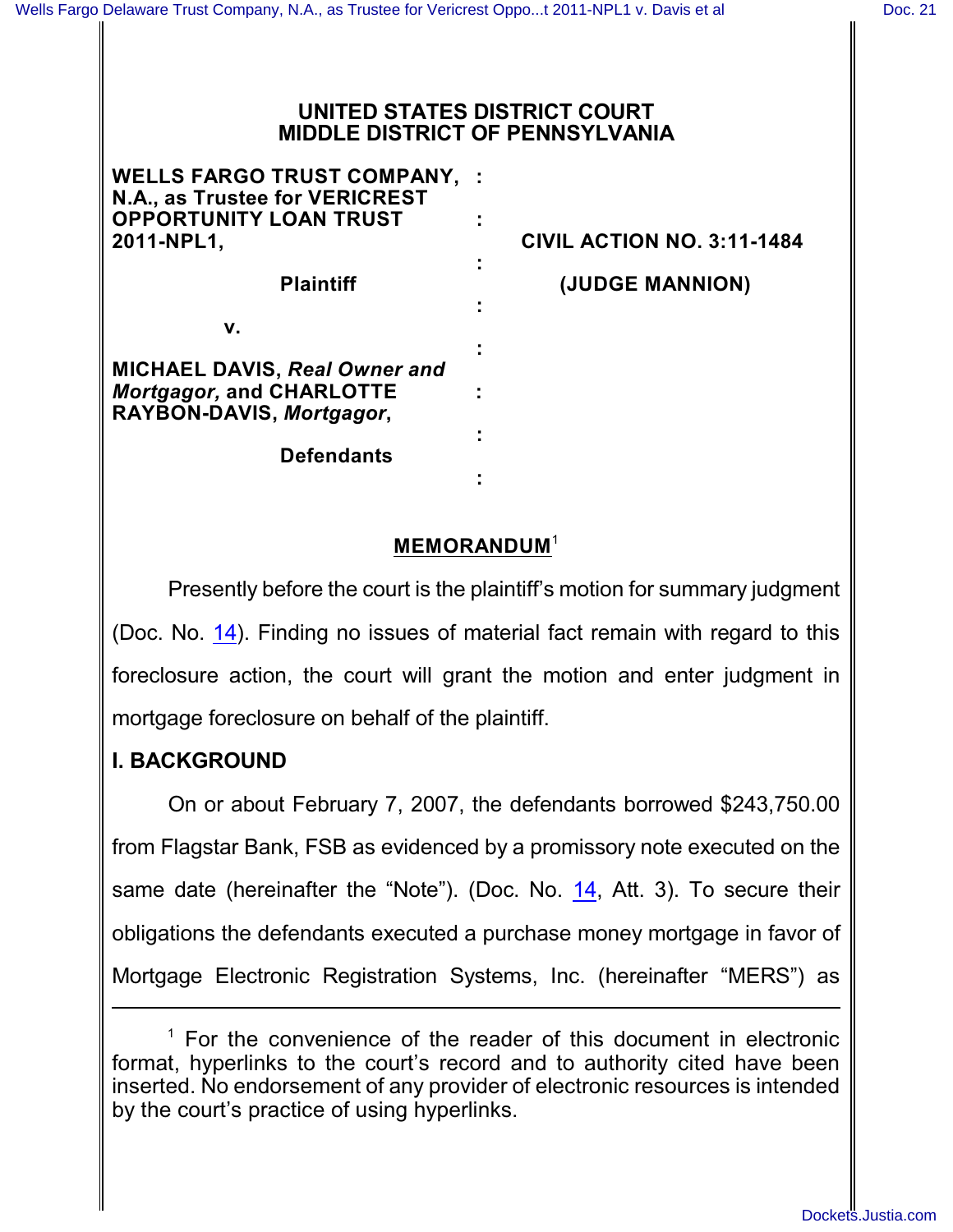nominee for Flagstar Bank, FSB and encumbering the real property located at 79 Spangenburg Avenue, East Stroudsburg, PA (hereinafter the "Mortgage").

On July 18, 2011, MERS assigned the Mortgage to Vericrest Financial, Inc. On August 12, 2011 a Corrective Assignment of Mortgage was executed and the Mortgage was assigned to US Bank Trust National Association. On August 22, 2011 the Mortgage was assigned to the plaintiff.

On June 1, 2010, the defendants defaulted under the Note and the Mortgage by failing to make their monthly payment. The defendants have not made a required payment since defaulting in June 2010.

On August 11, 2011, the plaintiff commenced the instant action to foreclose on the mortgage. (Doc. No. [1](http://ecf.pamd.uscourts.gov/doc1/15503444903)). On November 22, 2011, Defendant Michael Davis filed an answer to the complaint, generally stating that he was without knowledge as to the amounts owed. (Doc. No. [9](http://ecf.pamd.uscourts.gov/doc1/15503564595)). Defendant Charlotte Raybon-Davis was served with a copy of the complaint on August 11, 2011, but has not responded in any manner in this action. (Doc. No. [8](http://ecf.pamd.uscourts.gov/doc1/15503564234)).

On July 17, 2012, the plaintiff filed the instant motion for summary judgment, (Doc. No. [15](http://ecf.pamd.uscourts.gov/doc1/15503839049)), to which a statement of material facts was attached, in addition to a brief in support, (Doc. No. [16](http://ecf.pamd.uscourts.gov/doc1/15503870062)). The plaintiff requests that the court grant the motion for summary judgment and enter an *in rem* judgment in mortgage foreclosure in favor of the plaintiff in the amount of \$331,933.39, representing the principal of the Mortgage, interest, late charges, appraisal and inspection costs and escrow advances, and authorize the sale of the encumbered property. In addition, the plaintiff requests further recovery for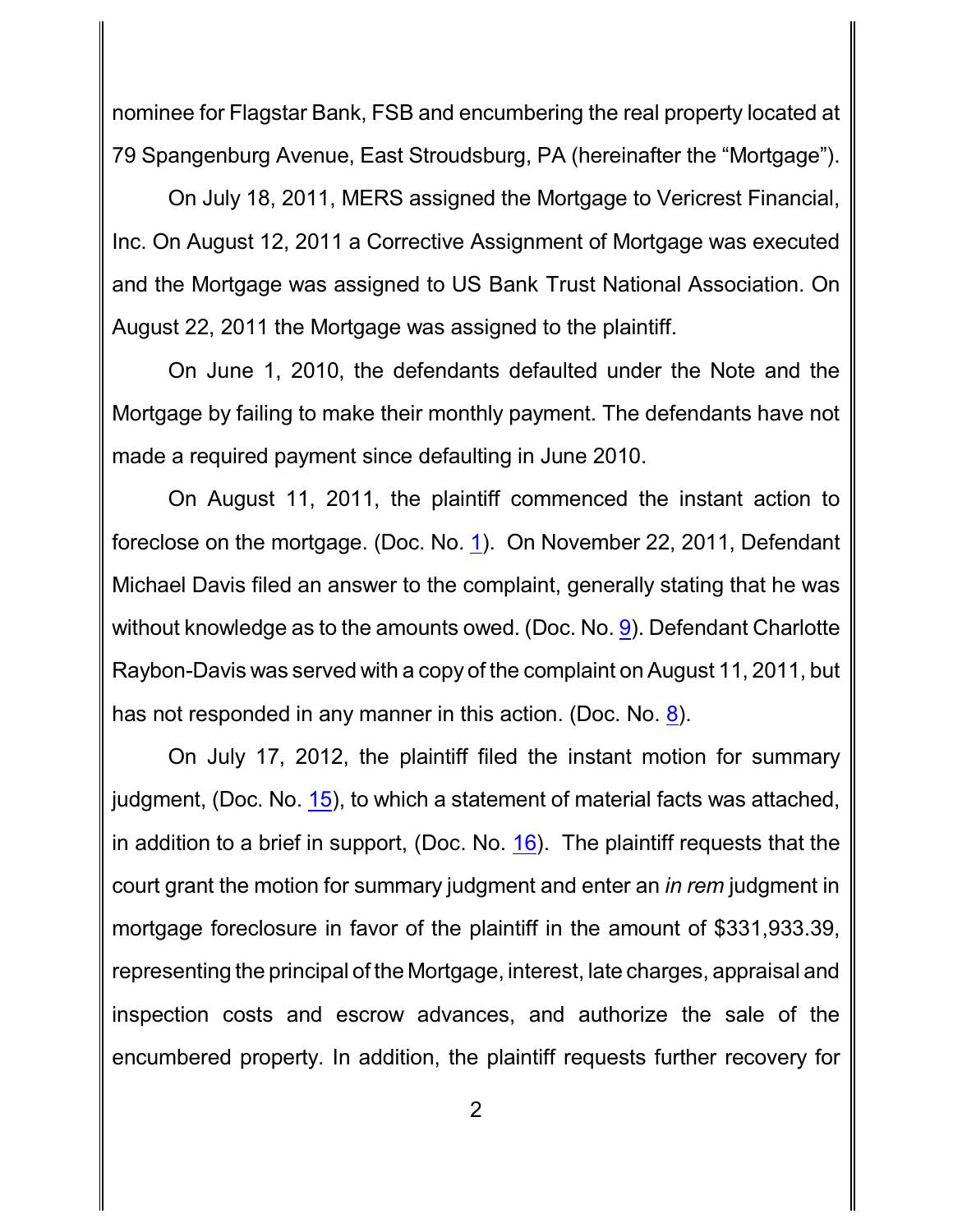additional interest charges still to be calculated as well as attorney's fees and costs.

On August 10, 2012, Defendant Michael Davis filed a brief in opposition, (Doc. No. [17](http://ecf.pamd.uscourts.gov/doc1/15503870070)), and a brief in support, (Doc. No. [16](http://ecf.pamd.uscourts.gov/doc1/15503870062)). This brief voiced no legal argument, but rather indicated that Defendant Michael Davis had been attempting to restructure the mortgage obligations. The court afforded Defendant Michael Davis a second opportunity to file a legal brief in opposition and counter-statement of material fact. (Doc. No. [18](http://ecf.pamd.uscourts.gov/doc1/15504153526)). On April 23, 2013, Defendant Michael Davis filed a counter-statement of material facts, (Doc. No. [19](http://ecf.pamd.uscourts.gov/doc1/15504170782)), and brief in opposition, (Doc. No. [20](http://ecf.pamd.uscourts.gov/doc1/15504170788)).

# **II. STANDARD OF REVIEW**

Summary judgment is appropriate "if the pleadings, the discovery [including, depositions, answers to interrogatories, and admissions on file] and disclosure materials on file, and any affidavits show that there is no genuine issue as to any material fact and that the movant is entitled to judgment as a matter of law. [Fed. R. Civ. P.](http://westlaw.com/find/default.wl?ft=L&docname=USFRCPR56&rs=btil2.0&rp=%2ffind%2fdefault.wl&fn=_top&findtype=L&vr=2.0&db=1000600&wbtoolsId=USFRCPR56&HistoryType=F) 56©; *see also [Celotex Corp.](http://westlaw.com/find/default.wl?ft=Y&referencepositiontype=S&rs=btil2.0&rp=%2ffind%2fdefault.wl&serialnum=1986132677&fn=_top&referenceposition=322&findtype=Y&vr=2.0&db=0000780&wbtoolsId=1986132677&HistoryType=F) v. Catrett*, 477 U.S. [317, 322-23 \(1986\)](http://westlaw.com/find/default.wl?ft=Y&referencepositiontype=S&rs=btil2.0&rp=%2ffind%2fdefault.wl&serialnum=1986132677&fn=_top&referenceposition=322&findtype=Y&vr=2.0&db=0000780&wbtoolsId=1986132677&HistoryType=F); *[Turner v. Schering-Plough Corp.](http://westlaw.com/find/default.wl?ft=Y&referencepositiontype=S&rs=btil2.0&rp=%2ffind%2fdefault.wl&serialnum=1990067742&fn=_top&referenceposition=340&findtype=Y&vr=2.0&db=0000350&wbtoolsId=1990067742&HistoryType=F)*, 901 F.2d 335, 340 (3d Cir. [1990\)](http://westlaw.com/find/default.wl?ft=Y&referencepositiontype=S&rs=btil2.0&rp=%2ffind%2fdefault.wl&serialnum=1990067742&fn=_top&referenceposition=340&findtype=Y&vr=2.0&db=0000350&wbtoolsId=1990067742&HistoryType=F). A factual dispute is genuine if a reasonable jury could find for the non-moving party, and is material if it will affect the outcome of the trial under governing substantive law. *Anderson [v. Liberty Lobby, Inc.,](http://westlaw.com/find/default.wl?ft=Y&referencepositiontype=S&rs=btil2.0&rp=%2ffind%2fdefault.wl&serialnum=1986132674&fn=_top&referenceposition=248&findtype=Y&vr=2.0&db=0000780&wbtoolsId=1986132674&HistoryType=F) 477 U.S. 242, 248* [\(1986\)](http://westlaw.com/find/default.wl?ft=Y&referencepositiontype=S&rs=btil2.0&rp=%2ffind%2fdefault.wl&serialnum=1986132674&fn=_top&referenceposition=248&findtype=Y&vr=2.0&db=0000780&wbtoolsId=1986132674&HistoryType=F); *Aetna Cas. & Sur. Co. v. Ericksen*[, 903 F. Supp. 836,](http://westlaw.com/find/default.wl?ft=Y&referencepositiontype=S&rs=btil2.0&rp=%2ffind%2fdefault.wl&serialnum=1995225725&fn=_top&referenceposition=838&findtype=Y&vr=2.0&db=0000345&wbtoolsId=1995225725&HistoryType=F) 838 (M.D. Pa. [1995\)](http://westlaw.com/find/default.wl?ft=Y&referencepositiontype=S&rs=btil2.0&rp=%2ffind%2fdefault.wl&serialnum=1995225725&fn=_top&referenceposition=838&findtype=Y&vr=2.0&db=0000345&wbtoolsId=1995225725&HistoryType=F). At the summary judgment stage, "the judge's function is not himself to weigh the evidence and determine the truth of the matter but to determine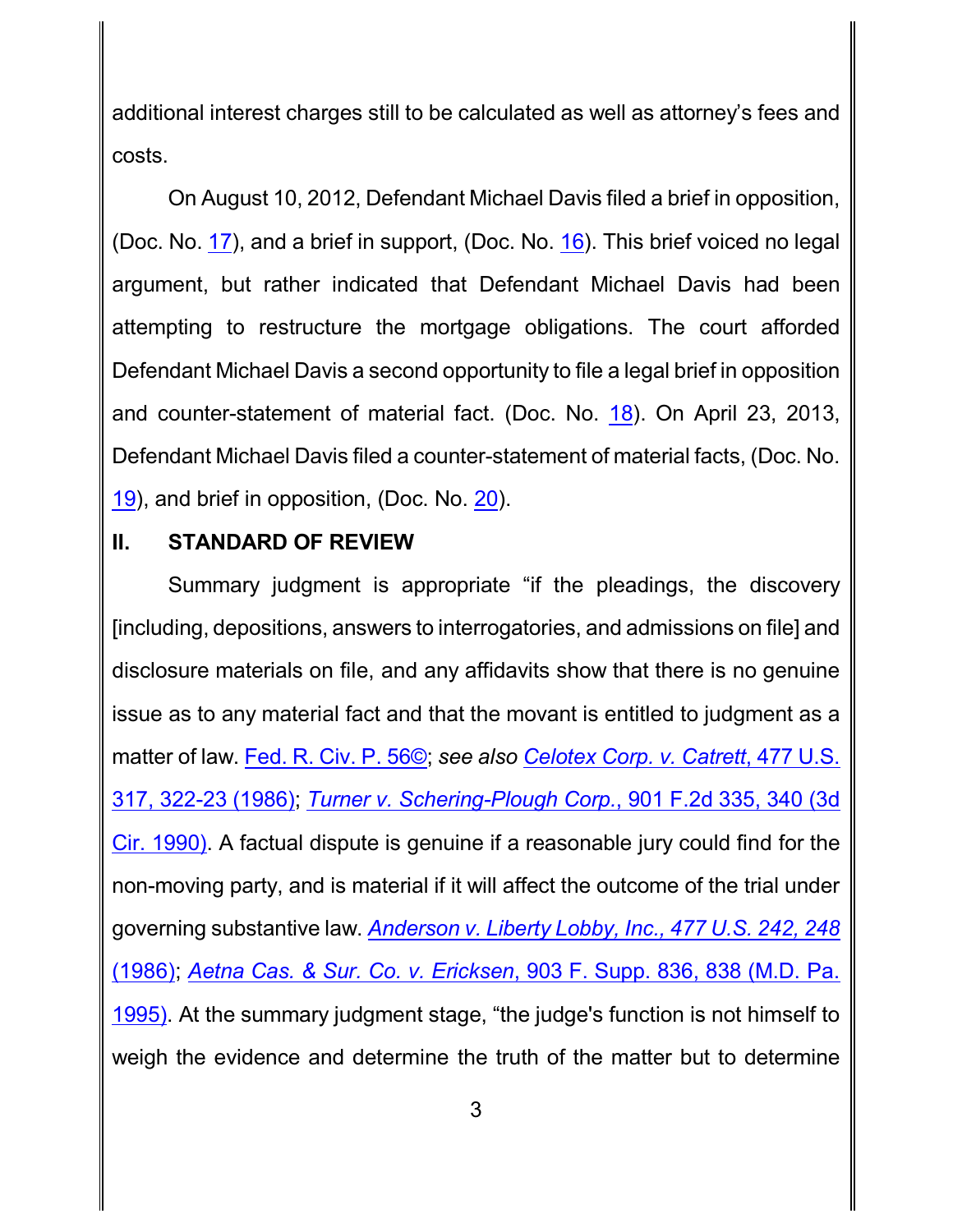whether there is a genuine issue for trial." *Anderson*[, 477 U.S. at](http://westlaw.com/find/default.wl?ft=Y&referencepositiontype=S&rs=btil2.0&rp=%2ffind%2fdefault.wl&serialnum=1986132674&fn=_top&referenceposition=248&findtype=Y&vr=2.0&db=0000780&wbtoolsId=1986132674&HistoryType=F) 249; *see also Marino [v. Indus. Crating Co.](http://westlaw.com/find/default.wl?ft=Y&referencepositiontype=S&rs=btil2.0&rp=%2ffind%2fdefault.wl&serialnum=2004144570&fn=_top&referenceposition=247&findtype=Y&vr=2.0&db=0000506&wbtoolsId=2004144570&HistoryType=F)*, 358 F.3d 241, 247 (3d Cir. 2004) (a court may not weigh the evidence or make credibility determinations). Rather, the court must consider all evidence and inferences drawn therefrom in the light most favorable to the non-moving party. *See Andreoli v. Gates*[, 482 F.3d 641, 647](http://westlaw.com/find/default.wl?ft=Y&referencepositiontype=S&rs=btil2.0&rp=%2ffind%2fdefault.wl&serialnum=2011888780&fn=_top&referenceposition=647&findtype=Y&vr=2.0&db=0000506&wbtoolsId=2011888780&HistoryType=F) [\(3d Cir. 2007\)](http://westlaw.com/find/default.wl?ft=Y&referencepositiontype=S&rs=btil2.0&rp=%2ffind%2fdefault.wl&serialnum=2011888780&fn=_top&referenceposition=647&findtype=Y&vr=2.0&db=0000506&wbtoolsId=2011888780&HistoryType=F).

To prevail on summary judgment, the moving party must affirmatively identify those portions of the record which demonstrate the absence of a genuine issue of material fact. *Celotex*[, 477 U.S. at](http://westlaw.com/find/default.wl?ft=Y&referencepositiontype=S&rs=btil2.0&rp=%2ffind%2fdefault.wl&serialnum=1986132677&fn=_top&referenceposition=322&findtype=Y&vr=2.0&db=0000780&wbtoolsId=1986132677&HistoryType=F) 323-24. The moving party can discharge the burden by showing that "on all the essential elements of its case on which it bears the burden of proof at trial, no reasonable jury could find for the non-moving party." *In re Bressman*, 327 F.3d 229, [238 \(3d Cir.2003\)](http://westlaw.com/find/default.wl?ft=Y&referencepositiontype=S&rs=btil2.0&rp=%2ffind%2fdefault.wl&serialnum=2003314002&fn=_top&referenceposition=238&findtype=Y&vr=2.0&db=0000506&wbtoolsId=2003314002&HistoryType=F); *see also Celotex*[, 477 U.S. at](http://westlaw.com/find/default.wl?ft=Y&referencepositiontype=S&rs=btil2.0&rp=%2ffind%2fdefault.wl&serialnum=1986132677&fn=_top&referenceposition=322&findtype=Y&vr=2.0&db=0000780&wbtoolsId=1986132677&HistoryType=F) 325. If the moving party meets this initial burden, the non-moving party "must do more than simply show that there is some metaphysical doubt as to material facts," but must show sufficient evidence to support a jury verdict in its favor. *Boyle v. County of Allegheny*[, 139 F.3d 386,](http://westlaw.com/find/default.wl?ft=Y&referencepositiontype=S&rs=btil2.0&rp=%2ffind%2fdefault.wl&serialnum=1998075483&fn=_top&referenceposition=393&findtype=Y&vr=2.0&db=0000506&wbtoolsId=1998075483&HistoryType=F) [393 \(3d Cir.](http://westlaw.com/find/default.wl?ft=Y&referencepositiontype=S&rs=btil2.0&rp=%2ffind%2fdefault.wl&serialnum=1998075483&fn=_top&referenceposition=393&findtype=Y&vr=2.0&db=0000506&wbtoolsId=1998075483&HistoryType=F) 1998) (quoting *Matsushita [Elec. Indus. Co.](http://westlaw.com/find/default.wl?ft=Y&referencepositiontype=S&rs=btil2.0&rp=%2ffind%2fdefault.wl&serialnum=1986115992&fn=_top&referenceposition=586&findtype=Y&vr=2.0&db=0000780&wbtoolsId=1986115992&HistoryType=F) v. Zenith Radio Corp.*, [475 U.S. 574, 586 \(1986\)](http://westlaw.com/find/default.wl?ft=Y&referencepositiontype=S&rs=btil2.0&rp=%2ffind%2fdefault.wl&serialnum=1986115992&fn=_top&referenceposition=586&findtype=Y&vr=2.0&db=0000780&wbtoolsId=1986115992&HistoryType=F)). However, if the non-moving party "fails to make a showing sufficient to establish the existence of an element essential to [the non- movant's] case, and on which [the non-movant] will bear the burden of proof at trial," Rule 56 mandates the entry of summary judgment because such a failure "necessarily renders all other facts immaterial." *Celotex*[, 477 U.S. at](http://westlaw.com/find/default.wl?ft=Y&referencepositiontype=S&rs=btil2.0&rp=%2ffind%2fdefault.wl&serialnum=1986132677&fn=_top&referenceposition=322&findtype=Y&vr=2.0&db=0000780&wbtoolsId=1986132677&HistoryType=F) [322-23](http://westlaw.com/find/default.wl?ft=Y&referencepositiontype=S&rs=btil2.0&rp=%2ffind%2fdefault.wl&serialnum=1986132677&fn=_top&referenceposition=322&findtype=Y&vr=2.0&db=0000780&wbtoolsId=1986132677&HistoryType=F); *see also Jakimas [v. Hoffman-La Roche, Inc.](http://westlaw.com/find/default.wl?ft=Y&referencepositiontype=S&rs=btil2.0&rp=%2ffind%2fdefault.wl&serialnum=2012238040&fn=_top&referenceposition=777&findtype=Y&vr=2.0&db=0000506&wbtoolsId=2012238040&HistoryType=F)*, 485 F.3d 770, 777 (3d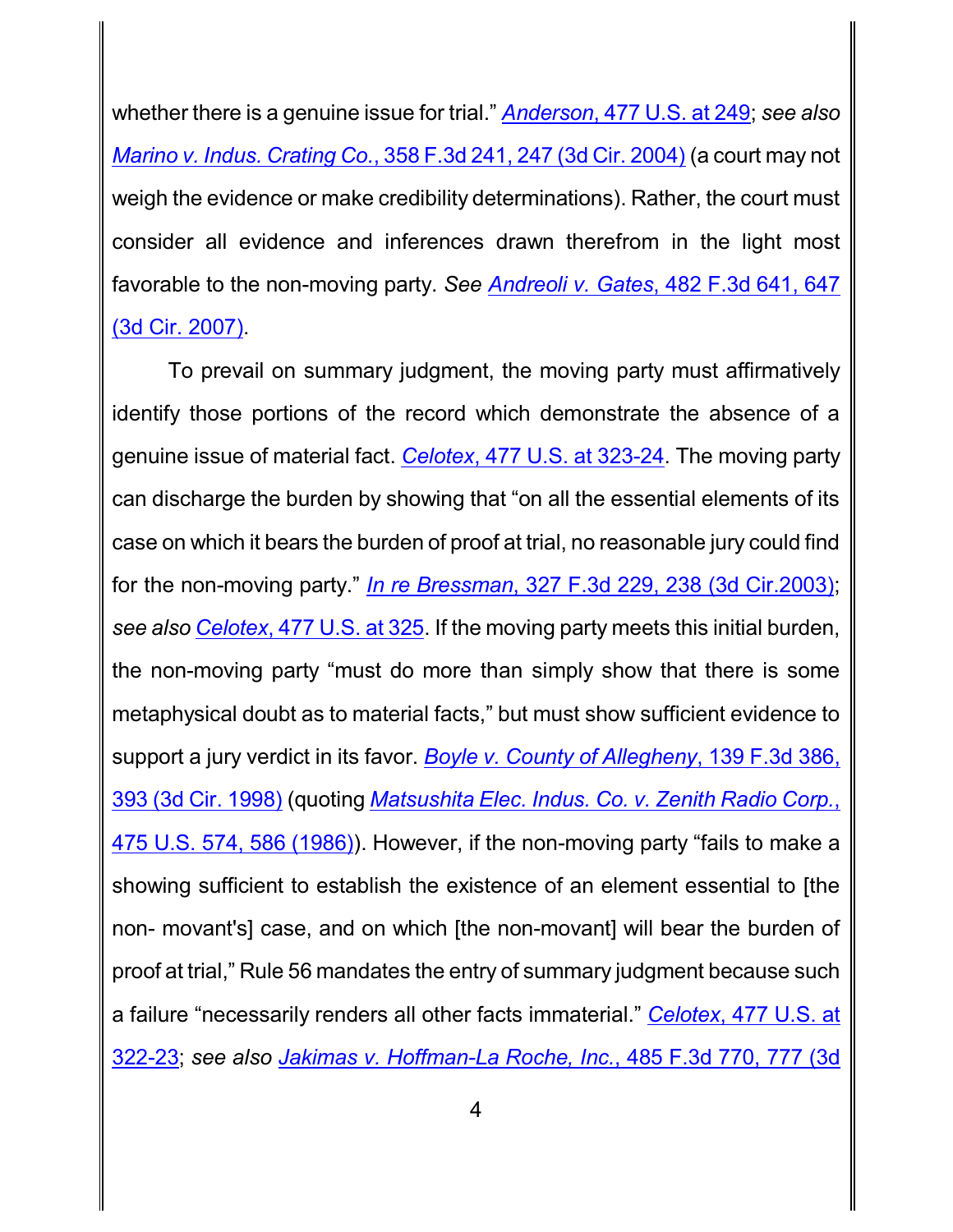### Cir. 2007).

#### **III. DISCUSSION**

Defendant Michael Davis "admits that he is obligated to the Bank and that he is behind on the mortgage, but does not think the Bank has provided a proper accounting." (Doc. No. [20](http://ecf.pamd.uscourts.gov/doc1/15504170788) at 2). Moreover, Defendant Michael Davis "agrees with the Operative Facts in the Plaintiff's Memorandum of Law with the exception of the total amount still due." (Id.). In fact, the only cognizable arguments raised in Defendant Michael Davis's brief in opposition are that he contests the amount owed and that he should be entitled to proceed under the Residential Mortgage Foreclosure Diversion Program instituted in Monroe County, Pennsylvania. The court finds both of these arguments to be unavailing.

With respect to the defendant's challenge of the amount due, the defendant offers no substantive evidence that the plaintiff's calculation is in error. At this stage, a party cannot rely solely on allegations but must point to evidence that would support a jury finding in its favor. The plaintiff has provided an itemized accounting of the amounts owed under the Note and Mortgage to which the defendant has merely stated that he does not agree. Specifically, the plaintiff asserts the following break down of the requested judgment amount: principal debt due in the amount of \$269,848.09; interest in the amount of \$35,093.37; late charges in the amount of \$516.67; FCL Appraisal or BPO in